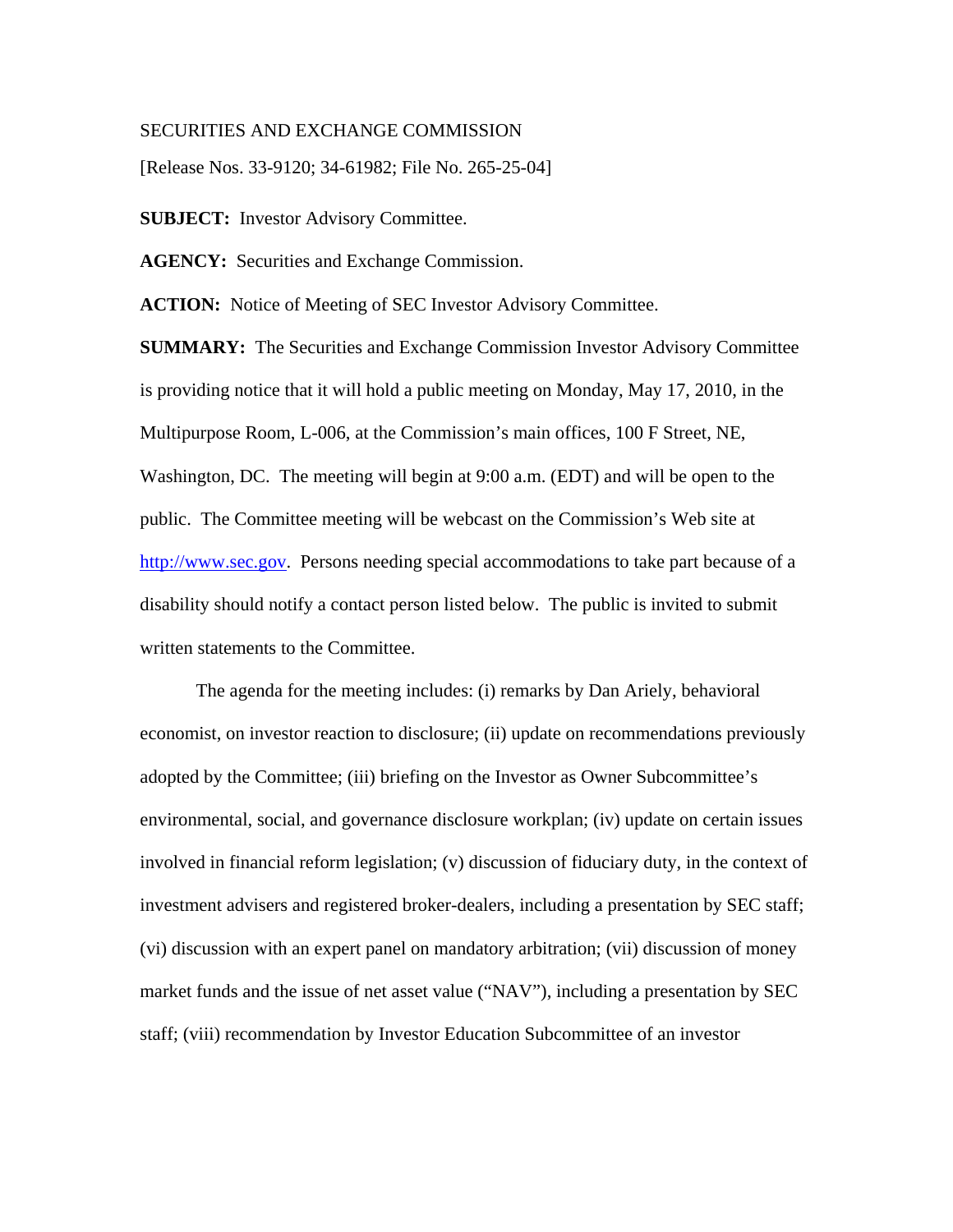education campaign; (ix) reports from Subcommittees on other activities; and (x)

discussion of next steps and closing comments.

**DATES:** Written statements should be received on or before May 10, 2010.

**ADDRESSES:** Written statements may be submitted by any of the following methods:

## Electronic Comments

- Use the Commission's Internet submission form (http://www.sec.gov/rules/other.shtml); or
- Send an e-mail message to <u>rule-comments@sec.gov</u>. Please include File Number 265-25-04 on the subject line.

## Paper Comments

• Send paper statements in triplicate to Elizabeth M. Murphy, Federal Advisory Committee Management Officer, Securities and Exchange Commission, 100 F Street, NE, Washington, DC 20549–1090.

All submissions should refer to File No. 265-25-04. This file number should be included on the subject line if e-mail is used. To help us process and review your statements more efficiently, please use only one method. The Commission staff will post all statements on the Advisory Committee's Web site

(http://www.sec.gov/spotlight/investoradvisorycommittee.shtml). Statements also will be available for Web site viewing and printing in the Commission's Public Reference Room, 100 F Street, NE, Washington, DC 20549, on official business days between the hours of 10:00 am and 3:00 pm. All statements received will be posted without change;